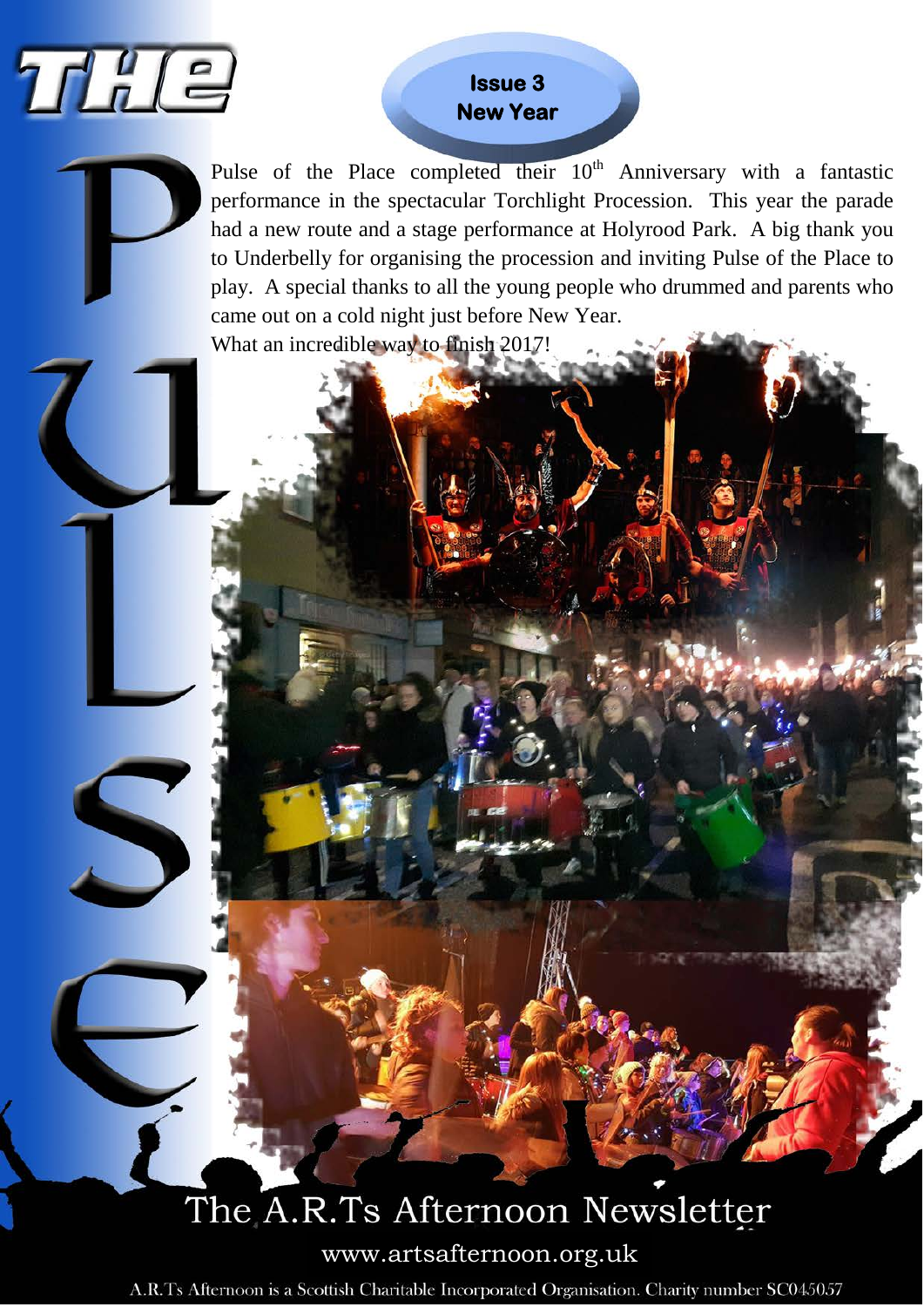

#### **2017 – WHAT A YEAR**

Pulse of the Place formed in June 2006, so this year we have been celebrating our 10 year anniversary. We have celebrated in style too.. we have journeyed around the UK and brought our brand of samba drumming to thousands of people, showing what young people can do when given the opportunity… most importantly we have even

more young people drumming with us who are all attending free of charge, building their musical skill, their confidence, performing, forming new friendships and having FUN.

#### **THE ANNIVERSARY TOUR**

This tour started in June 2016 when we played at the Opening of the Fourth Session of the Scottish Parliament. The tour consisted of 26 dates which took us to Brighton, Liverpool, Manchester, London and Glasgow as well as local galas and events around our city. We even produced a souvenir tour T-shirt complete with the tour dates.

There were so many highlights that it is difficult to just pick one. There was a real sense of pride and friendship shown by our young people when they met up with other youth bands to play. This happened in Brighton with Varndean's Samba Band, in Manchester with Jubacana and also in Edinburgh with French youth band Samba Resille. It is always hard to top the Edinburgh Festival Carnival with its cast from around the world, but our last gig of the year at the Edinburgh Torchlight Parade was equally spectacular. Our gig within the Brighton Fringe Festival attracted a big and enthusiastic audience. Liverpool was full of colour and samba drumming bands from around the world and to play just in front of Batala is just an amazing experience… however most of our young people highlighted The Fair Trade Fiesta and playing on stage with the Red Hot Chilli Pipers. I

> had the opportunity to go back to my primary school in Brighton with Pulse which I left in 1979. I even got to run a drumming workshop with the amazing Anna Rutsbatch who won Music Teacher of the year twice.

#### **THE DRUM CLUBS**

Our Dum Club Project funded through Creative Scotland's Youth Music Initiative Programme has been the backbone of the success. We have run Drum Clubs (free of charge) and we are currently working

with approximately 100 young people. This would not been possible without the support and encouragement of the following schools: Ferryhill Primary, Craigentinny Primary, Victoria Primary, Pilrig Park School, Leith Academy and Broughton High School and staff at Upward Mobility and Destiny Church.

The Drum Club Project has given young people an opportunity to play an instrument many of whom would not have otherwise had that opportunity.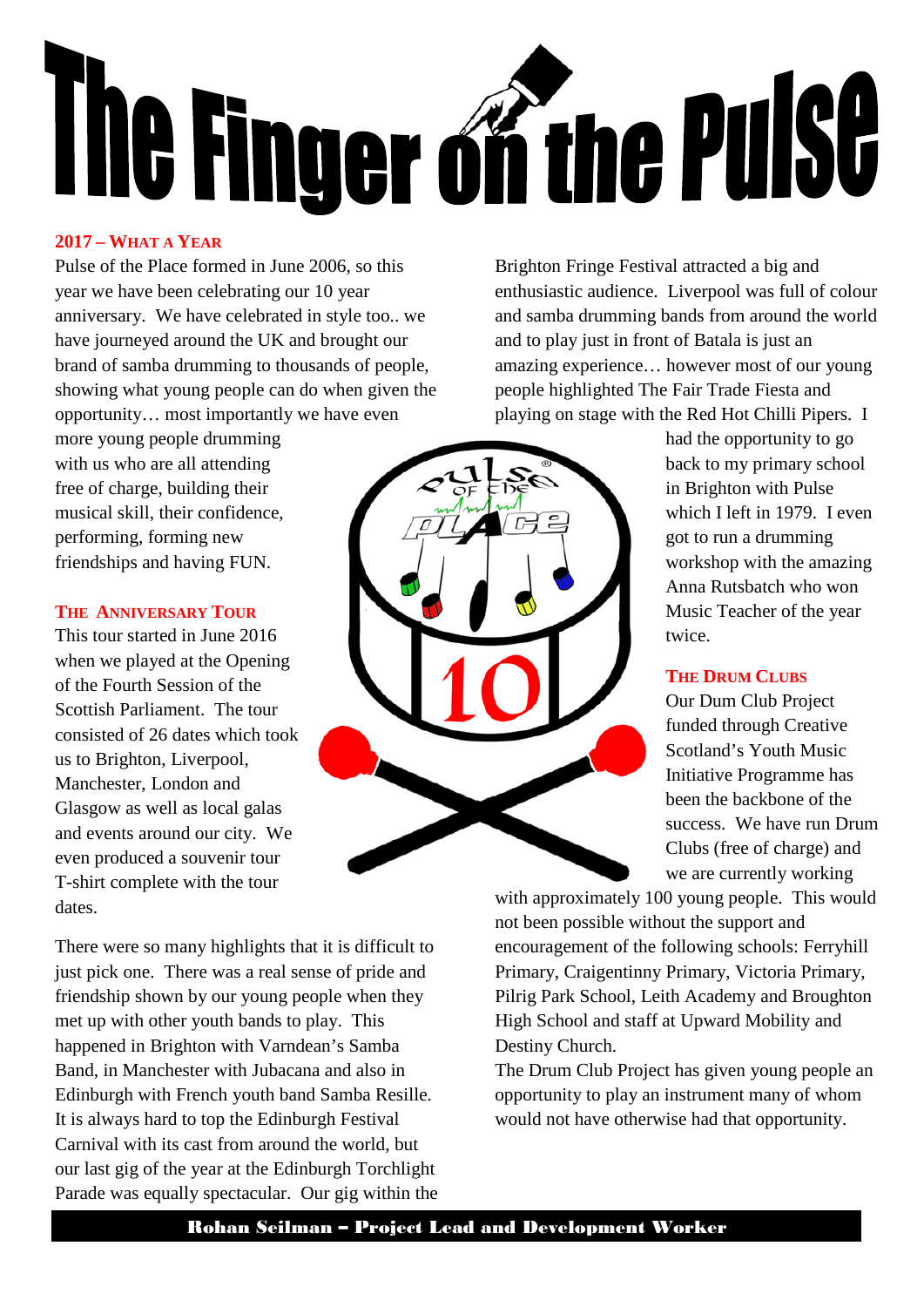### *A.R.Ts Afternoon Newsletter – Jan 2018*



The Red Hot Chilli Pipers are a fantastic band and are great people. Pulse loved playing on stage with them at the Ross Bandstand. We played Thunderstruck and We Will Rock You This was all part of the Fair Trade Fiesta organised by Tania. The young people were very clear that this was the GIG OF THE YEAR...

## Looking Forward to 2018

**IVE/FIGHLE** 

We have already got some great events on the horizon for 2018. We have been invited to play at Glasgow Encountro that is being organised by Oi Musica. Last years event was superb!! We have already booked for a number of Gala Days and the calendar in May and June is already looking busy.

We are hosting our 'Music to Share' event again at Destiny Church in Leith and again there will be a donation to the Royal Hospital for Sick Children.

Funding is always an issue so we can do with your support for a few participatory budgeting events where you get to vote. Please keep an eye on our website [www.artsafternoon.org.uk](http://www.artsafternoon.org.uk/) and our social media pages for further information.



*Registered Scottish Charity: SC045057*